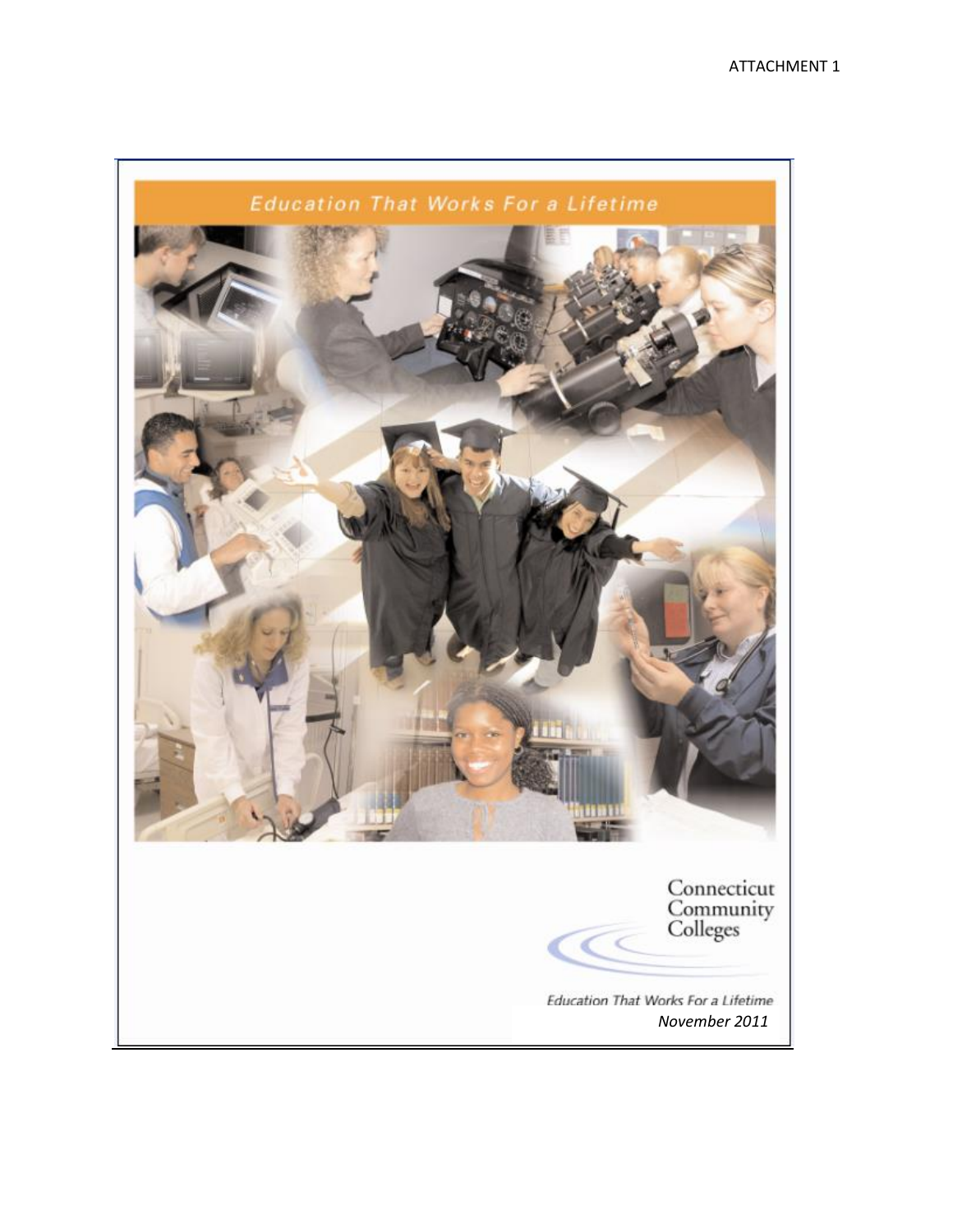# **Asnuntuck Community College**

Campus Renovations

- Facility is 166,636 gsf, built in 1966.
- Exercised lease purchase option Fall 2007
- Design Funds of \$1.3 million to begin Master Plan implementation which includes new main campus entrance, science lab and classroom renovations, new roof, LRC and interior improvements.

Total Project Cost \$12. 7 million

- Allocation Schedule
	- FY11 \$1.3 Design funds allocated March 2011. Architect selected.
	- FY12 \$11.4 Master Plan Construction

#### **Capital Community College**

Campus Expansion

- Lease purchase option available July 1, 2010, exercised by DPW/DAS. Currently in lease negotiations with landlord.
- Additional 44,487 gsf of classrooms, student gathering space, faculty and staff offices
- DAS has advertised for other locations in downtown Hartford, near existing campus for purchase.

Total Project Cost \$10.6 million

- Allocation Schedule
	- FY08 \$5.5 Interior Renovations, Previously Allocated
	- FY11 \$5.1 Lease Purchase Option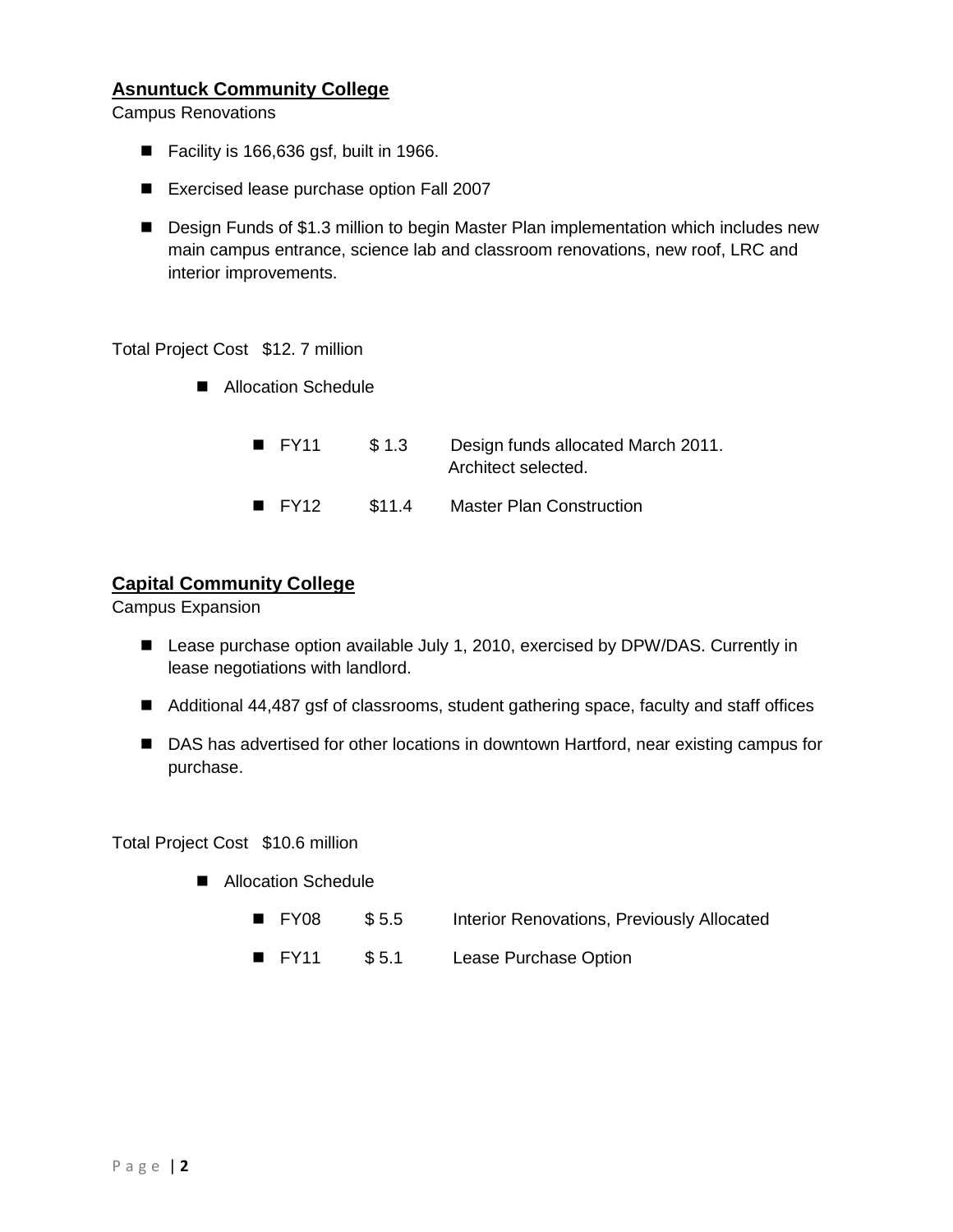# **Housatonic Community College**

Master Plan Phase II Lafayette Hall Renovations & Additions

Lafayette Hall 183,000 gsf, constructed 1997,

- New biology, anatomy and physiology, and chemistry labs
- Renovate existing physics and biology Labs
- Renovate and expand existing library
- Creating an additional art studio and a computer graphics laboratory
- Develop additional general purpose and computer classrooms

New 4 story addition to Lafayette Hall, 55,000 gsf

- Demolish the existing cafeteria seating area 8,615 gsf
- Expand the building footprint to 13,750 per floor,4 floors
- Ground floor, new cafeteria, student space, recreation area
- First—Third floors: 20 new classrooms, 7 offices, occupational therapy, testing, tutoring
- **Architect selection process has begun.**

#### Total Project Cost \$47.7 million

■ Allocation Schedule

| $\blacksquare$ FY12 \$ 4.7  |  | Phase II Design Funds, allocated at the October<br>2011 bond commission.      |
|-----------------------------|--|-------------------------------------------------------------------------------|
| $\blacksquare$ FY14 \$ 43.0 |  | Phase II Construction Funds will be requested in<br>the next biennial budget. |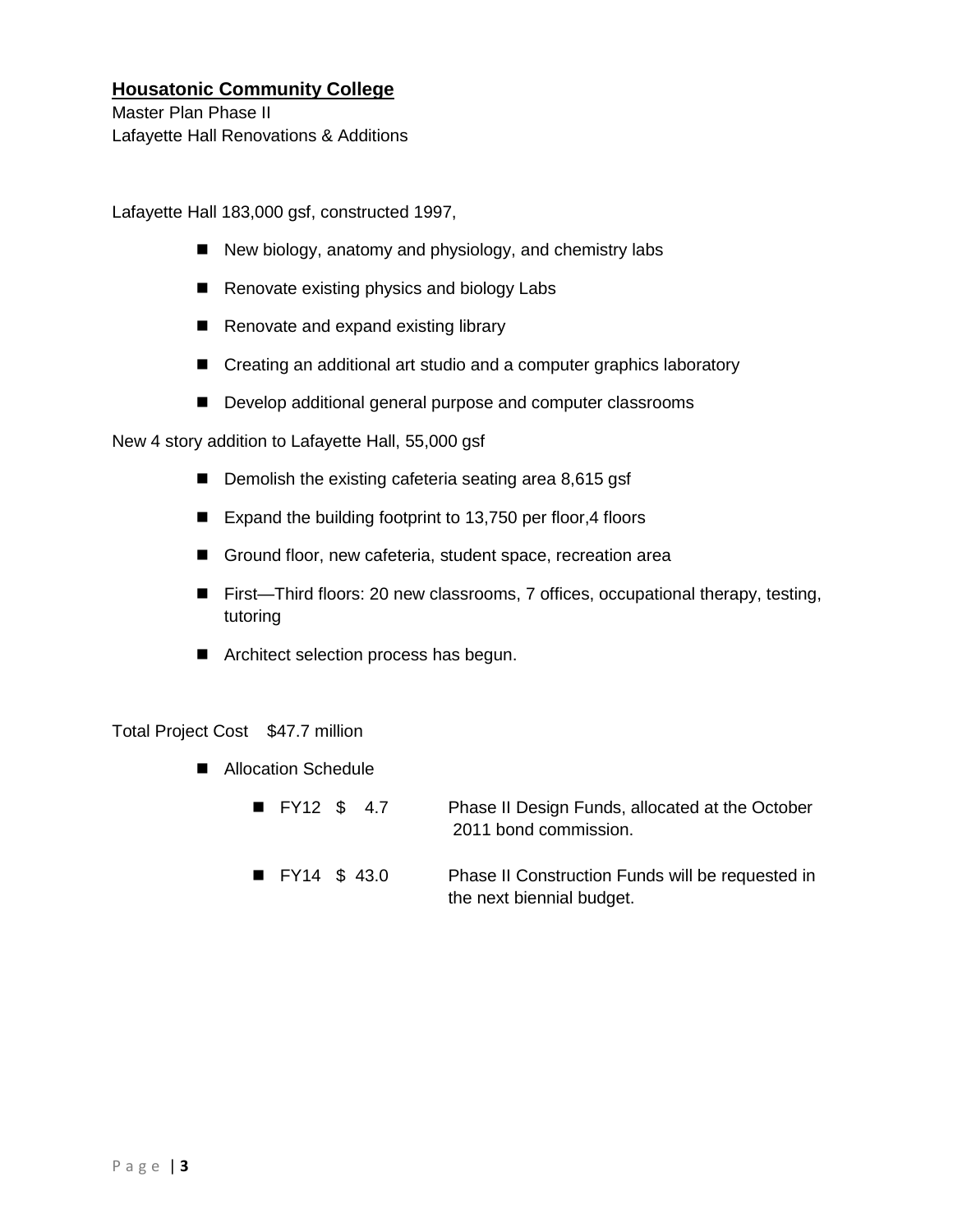# **Manchester Community College**

1. Campus Parking and Site Improvements

- Total campus 160 acres.
- Parking Lot B renovation plus additional campus parking

Total Project Cost \$3.9 million

- Allocation Schedule
	- FY11 \$ .5 Campus parking Design Funds-Allocated July 2010
	- FY13 \$3.4 Campus parking Construction Funds
- 2. Lowe Building Fire Code Compliance
	- West half of Lowe Building, 80,000 gsf, built in 1984
	- New sprinkler system and fire wall required as result of code compliance study

Total Project Cost \$ 2.2 million

- Allocation Schedule
	- FY11 \$2.2 Construction Funds
- 3. Campus Master Plan

Project initiated September 2010 for both an educational and facilities master plan.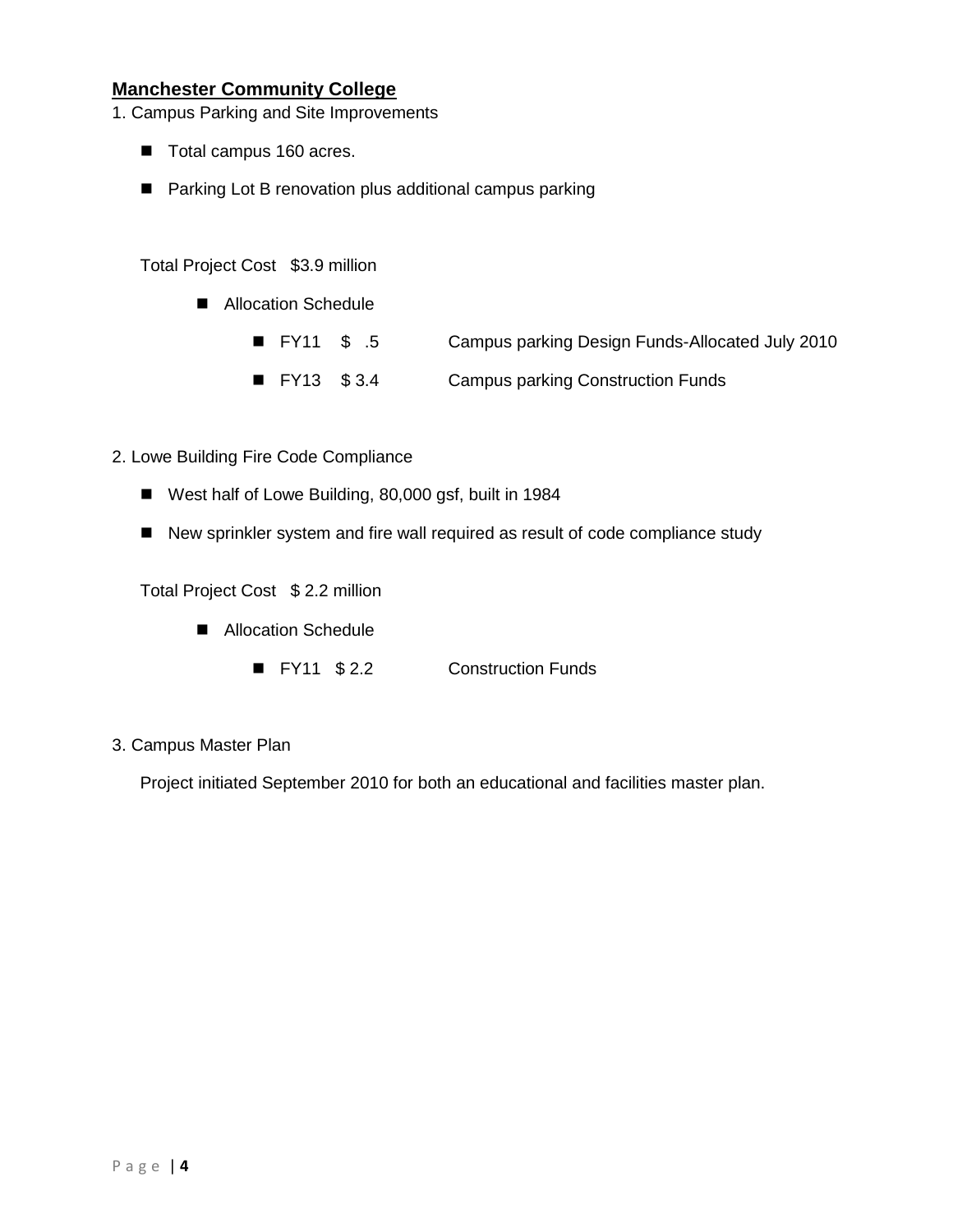## **Middlesex Community College**

- 1. Acquisition of Property
- These funds are for acquisition (when it becomes available) of a small residential parcel of land totaling about 1.2 acres that is surrounded by college property, directly between the college's new library and classroom buildings.

Total Project Cost \$190,000

- Allocation Schedule
	- FY11 \$190,000 For purchase
- 2. Founders Hall Renovations
- Founders Hall 25,000 gsf, built in 1972
- Renovate existing cafeteria plus build an addition of 2,640 gsf for student space

Total Project Cost \$ 1.6 million

- Allocation Schedule
	- FY11 \$ .2 Design Funds allocated August 2011
	- FY13 \$ 1.4 Construction Funds
- 3. A college master plan will be undertaken in 2011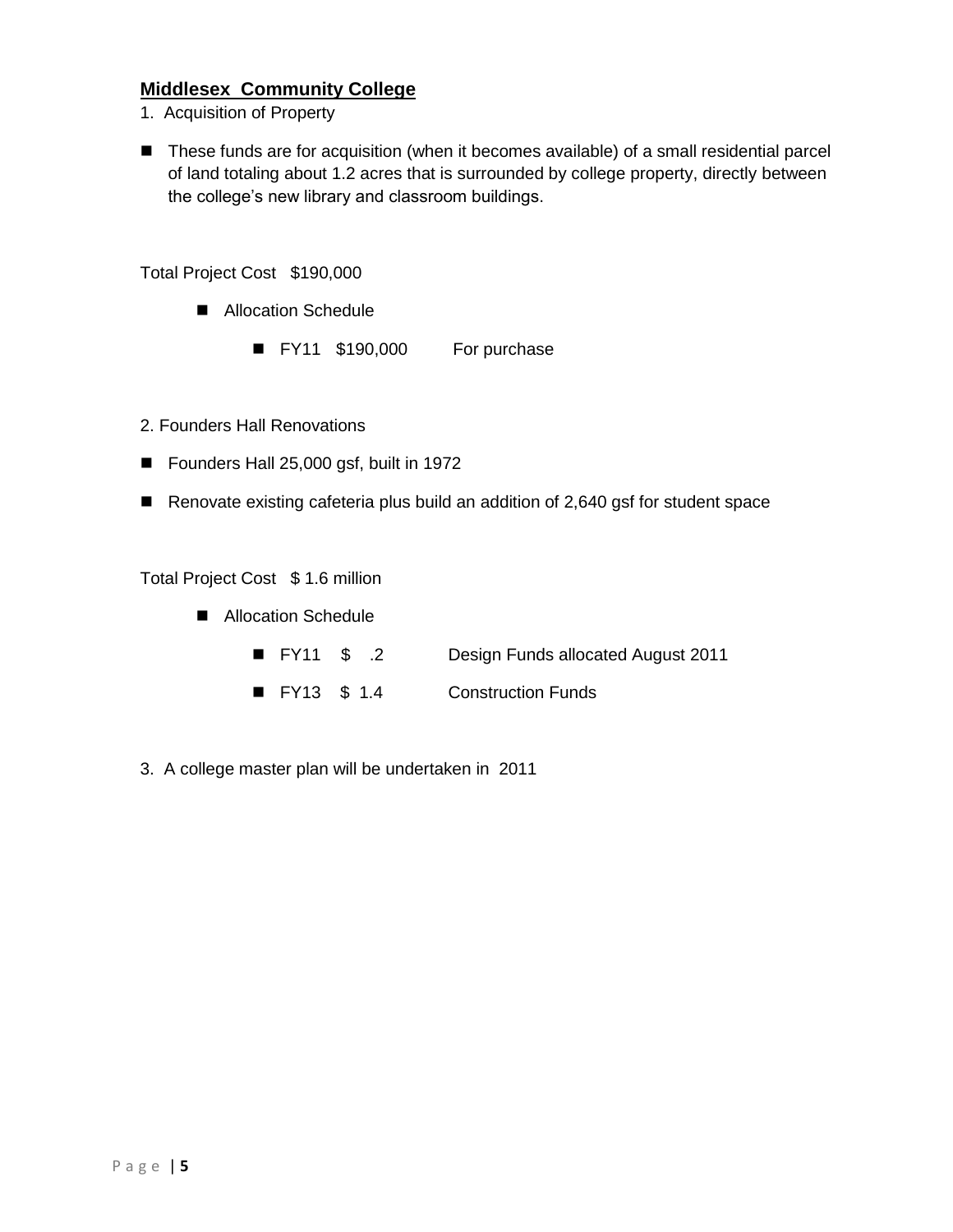### **Naugatuck Valley Community College**

- 1. Campus Site and Road Improvements
	- Total campus 110 acres; repairs to all surface parking lots, roadways, sidewalks, campus lighting and emergency phones
	- Per State Traffic Commission requirement, the relocation of the East Entrance Driveway

Total Project Cost \$7.9 million

- Allocation Schedule
	- FY11 \$1.3 Site Improvements, Design Funds allocated July 2011 ■ FY13 \$6.6 Site Improvements, Construction Funds
- 2. Founders Hall Renovations
	- Founders Hall 98,000 gsf, built in 1962 with an addition in 1966
	- Currently houses multiple education affiliations, WCSU Nursing and Business Program, Starbase Air National Guard Program, NVCC Center for Business and Industry Training, and the ConnCAP program
	- Renovations include a new roof, windows, HVAC, and interior space
	- Relocate and consolidate Allied Health Division, allow for program expansion
	- **Architect selection process has begun.**

Total Project Cost \$43.5 million

- Allocation Schedule
	- FY11 \$ 4.5 Design Funds allocated August 2011
	- FY13 \$39.0 Construction Funds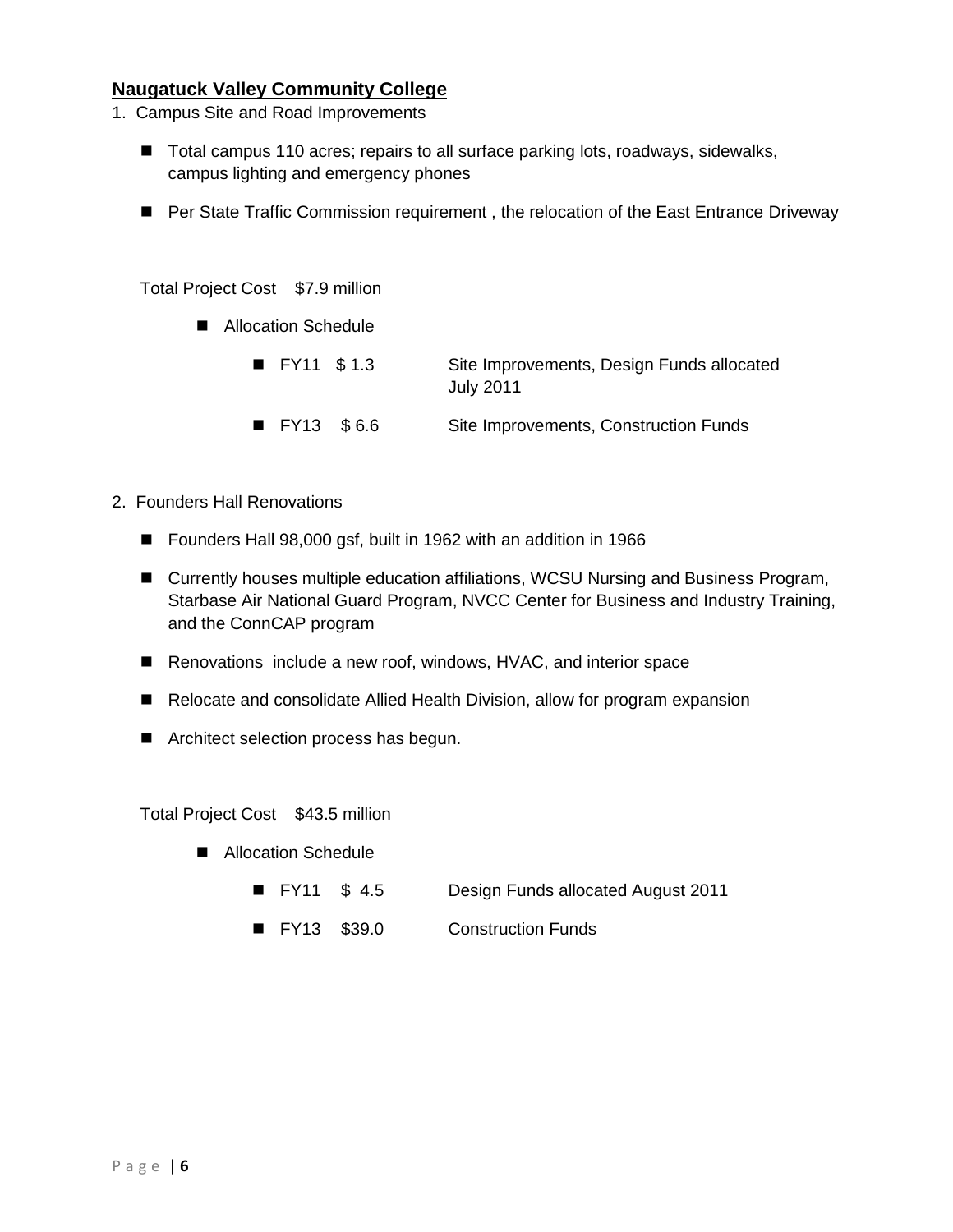# **Northwestern CT Community College**

1. New Joyner Building

In October 2009, the Department of Public Works published a predesign study of the 24,400 gsf Joyner Building built in 1958. Results included:

- Extensive building and ADA code improvements required
- Lower level could not be used for academic space due to building code violations for minimum ceiling height requirements
- Extensive soil remediation is necessary because of debris from the 1955 flood of the Still River

The report recommends a new 24,400 gsf Joyner Building be located on the site, reflecting the programmatic needs of Veterinary Technology, Allied Health and Medical assisting programs.

#### Total Project Cost \$26.9 million

- Allocation Schedule
	- FY08 \$ 0.7 Design Funds Previously Allocated ■ FY11 \$ 1.6 Additional Design Funds allocated March 2011 ■ FY12 \$24.6 Construction Funds

2. Adjacent Property has become available, currently evaluating the soils and feasibility of purchasing the property.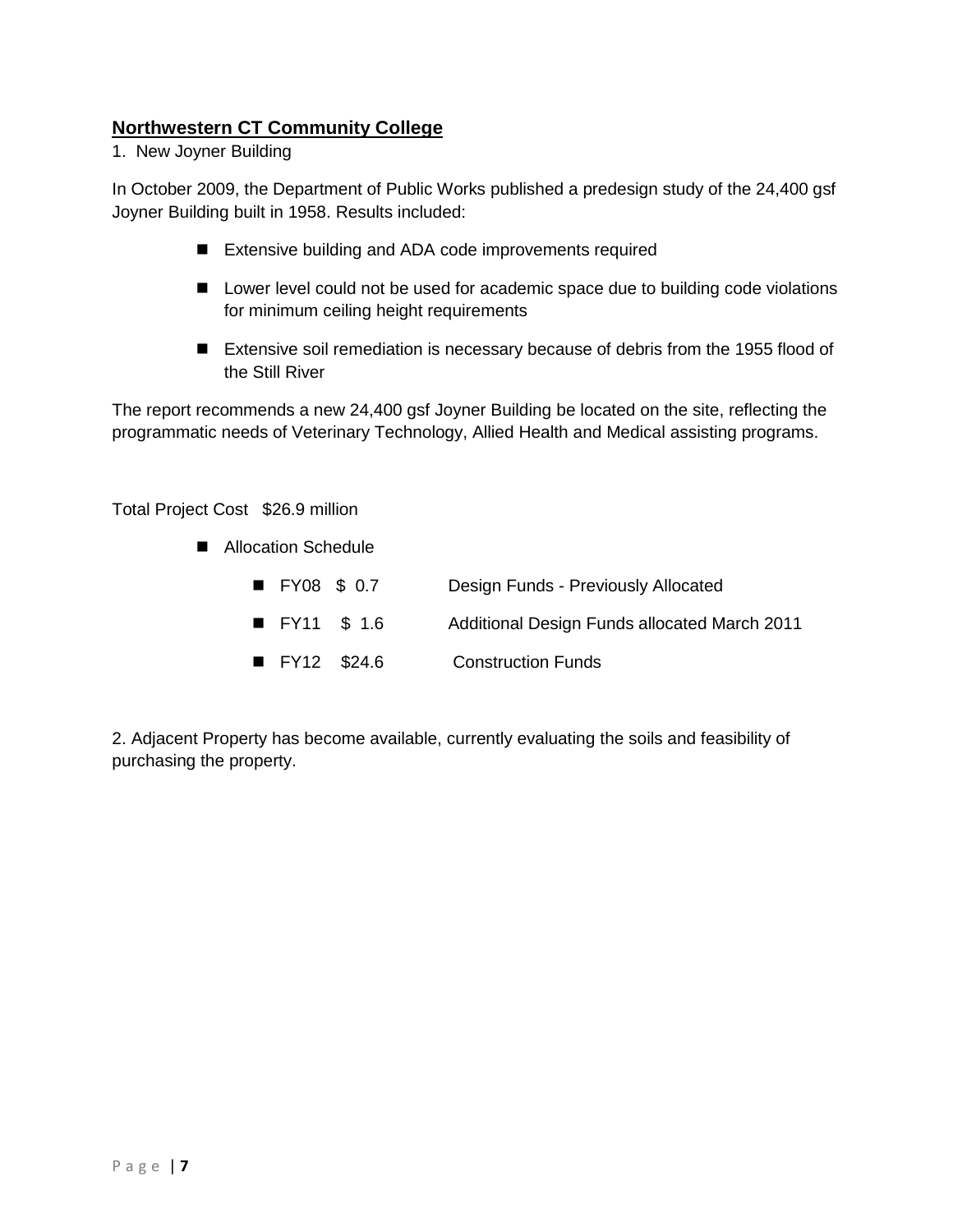## **Norwalk Community College**

1. Master Plan Phase II currently being completed.

New Center for Science, Health and Wellness completed August 2011 for fall 2011 classes.

Wing A renovation underway, completion January 2012

2. Master Plan Development Phase III

Complete the renovations of the 1961 West Campus:

- Renovation of Wing B 31,000 gsf
- Renovate original cafeteria and kitchen
- Build new 19,000 gsf student center and classrooms
- Build pedestrian connection bridge between East-West campus

Total Project Cost \$34.8 million

- Allocation Schedule
	- FY13 \$ 3.7 Phase III Design Funds
	- FY15 \$ 31.1 Phase III Construction Funds will be requested in the next Biennial Budget.

## **Quinebaug Valley Community College**

- 1. East Wing Building & Fire Code Compliance
	- New sprinkler system for the 32,000 gsf East Wing, built in 1983
	- Construction funds bonded spring 2010, substantial completion August 2011.

Total Project Cost \$ .5 million

- FY10 \$ .5 Construction Funds Allocated 2010
- 2. Middle College Magnet School

A new 36,600 gsf building, along with new additions/renovations to the cafeteria and library. Design completed, currently out to bid, completion 2013

#### **Three Rivers Community College**

Master Plan – Auditorium and Art Classrooms